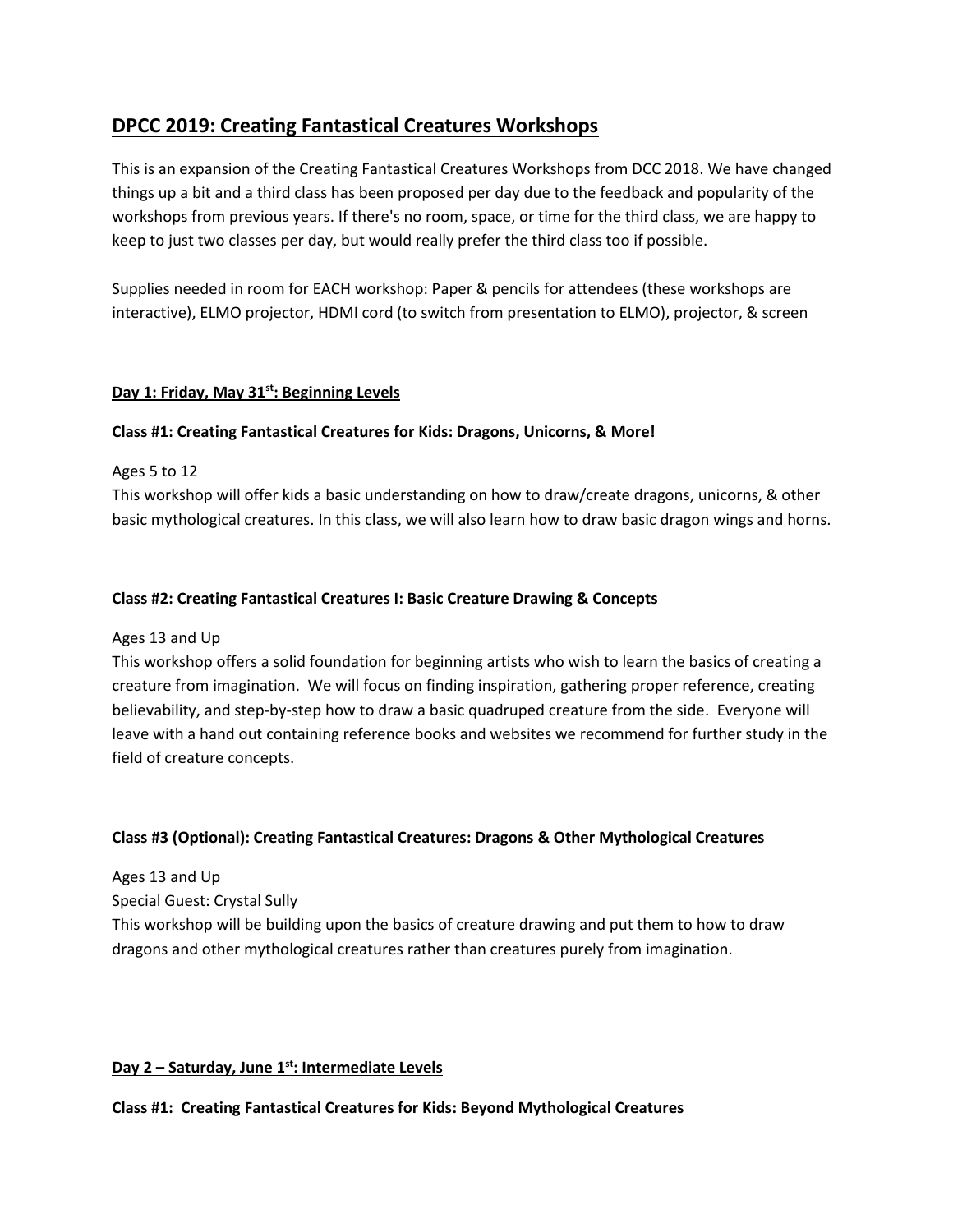#### Ages 5-12

This workshop will help kids build upon the basics of creating dragons and unicorns into a made up creature of their own.

# **Class #2: Creating Fantastical Creatures II: Combining Science & Art**

# Ages 13 and Up

This workshop builds on the basics of beginning creature design by combining art and science. We will explore basic anatomy & the blending of real animals into the imaginary.

# **Class #3 (Optional): Creating Fantastical Creatures: Wings, Eyes, Spines, Poses, and more…**

# Ages 13 and Up

This workshop builds upon the basics of creature design and focuses on adding details to everyone's creatures. There will be demos on wings, eyes, spines, and other details, in addition to putting your creatures in different poses. There will be a Q&A session at the end for any additional questions or demos.

# **Day 3 – Sunday, June 2 nd: Advanced Levels**

# **Class #1: Creating Fantastical Creatures for Kids: Basic creature faces, eyes, wings, textures, and more...**

#### Ages 5 to 12

This session is for kids to develop their imaginary creatures to final product with demos on how to draw the details of your creatures.

# **Class #2: Creating Fantastical Creatures III: Finalizing your Creature & Textures**

#### Ages 13 and Up

This session is for those who have built a foundation of creature design the past couple of days. We will go over how to finalize your creature and create details such as textures. This will be predominantly a question and answer class with demos as needed. Stuck on a design or anatomy issue? Bring your questions and creatures for a roundtable style session sans the table. For those who are beginning at creature design, they will receive a handout with a basic step-by-step process.